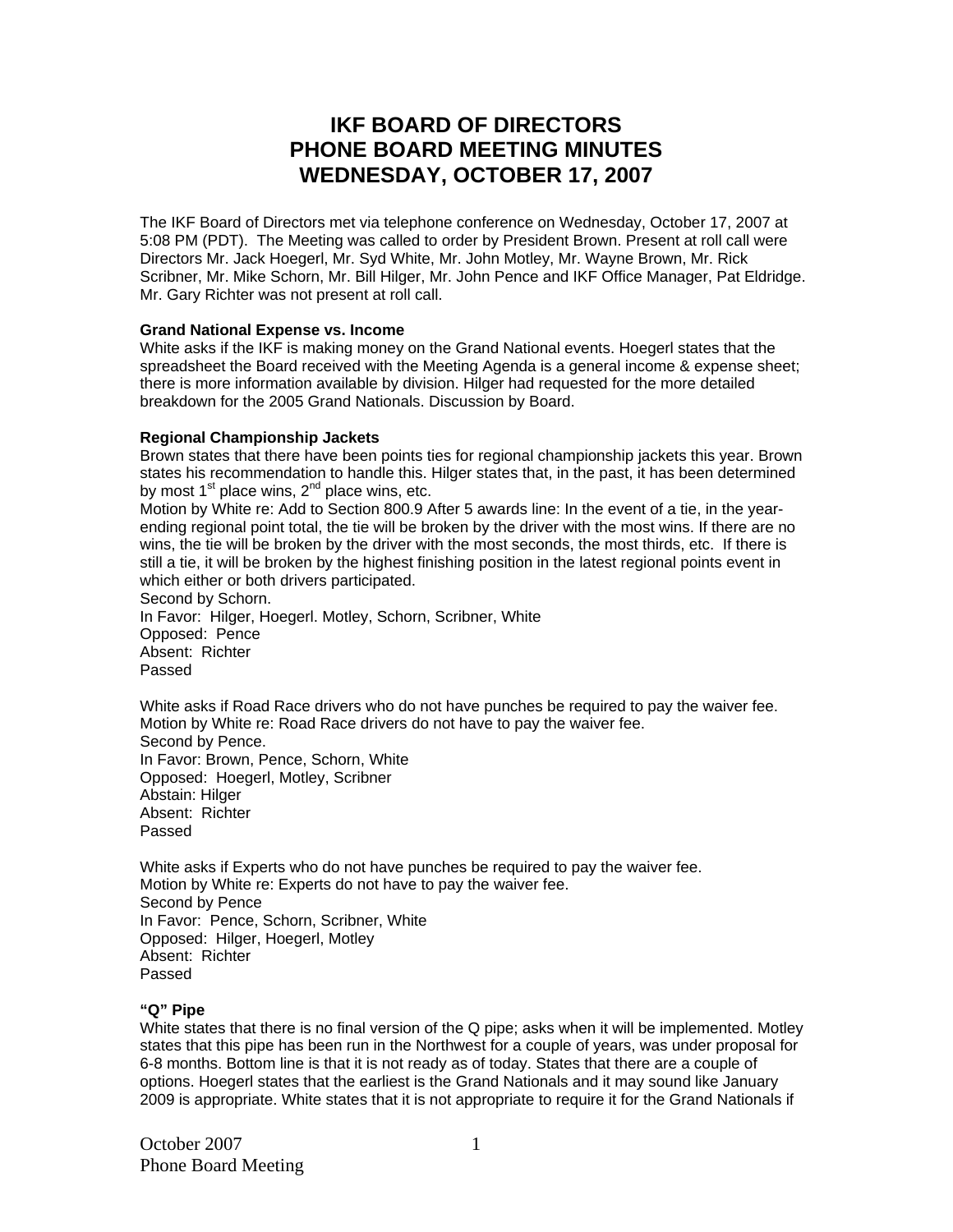they cannot put it in the Rulebook. White suggests that it be adopted for January 2009. White will note the following in the 2008 Rulebook: At Section 207 Replace RLV "Q: exhaust with SSX-V for classes 5, 8, and 9. This reverses a change made on 10/5. At Section 207 Add the following at the bottom: The SSX-V pipe will be replaced with the RLV "Q" pipe starting 1/1/2009. Scribner asks when they think it will be done. Motley states that a couple more tests need to be run on it and they may run the club races at Santa Maria with these pipes so they can look closely at it. Scribner asks if this is in 2007 or 2008. White says that it is not scheduled as of today. Hoegerl states that it could be a proposal in April.

White asks the Board to add the following to Section 102.1.5 in the 2008 IKF Rulebook. White says that he does get calls about rules in old rulebooks. Board agrees. Motion by White re: The rules contained in the current year edition of the Competition Regulations and Technical Manual, along with Updates added by the IKF Board since the publication of those rules and published in Karter News and on the IKF Website, are the complete rules and regulations to be used in the conduct of IKF sanctioned and insured race events. No previous edition of the Competition Regulations and Technical Manual, nor any Updates enacted in prior years, have any standing in determining the correct conduct of any IKF sanctioned and insured event.

Second: Undetermined by recorder. In Favor: Hilger, Hoegerl, Motley, Pence, Scribner, White Abstain: Schorn Absent: Richter Passed

Director Hilger leaves the Meeting.

Hoegerl states that Proposal 14 passed re: HPV mufflers to have welded on end caps. Wanted to clarify that Horstman had requested that this took effective January 1, 2009. There was talk to try to run them at the Grand Nationals that way. Motley states that they have to be phased in; he does not know if it is mandated for the Nationals or not. Hoegerl does not know when they are going to be in production. White states that the way the rule is written now is as supplied by Horstman; any time that they start to phase them in, they will be legal under the current rule. Hoegerl states that he is fine with that, Motley agrees. White states to put a statement that they will be mandatory after January 1, 2009. Hoegerl and Motley agree.

Motley discusses the recent tire testing and retesting with Board Members. Motion by Motley re: Accept Bridgestone tires as the official spec tire for IKF for 2008 and 2009. Second by Schorn. In Favor: Hoegerl, Motley, Pence, Schorn, Scribner, White Absent: Hilger, Richter Passed

# **Appointment of the Region 7 Sprint Coordinator**

Board discusses the fax letter received by Mr. John Brown regarding his interest in being appointed the 2008 Region 7 Sprint Coordinator. Brown and Motley have both spoke with Mr. Brown regarding this matter. The Board thanks Mr. Brown for his interest in the position and they look forward to him submitting for the position in 2009. The 2007 Regional Coordinator, Mr. Don St. Ours, requested to be re-appointed to this position for 2008.

Motion by Motley re: Appoint Mr. Don St. Ours as the 2008 IKF Region 7 Sprint Regional Coordinator. Second by White.

In Favor: Hoegerl, Motley, Pence, Schorn, Scribner, White Absent: Hilger, Richter Passed